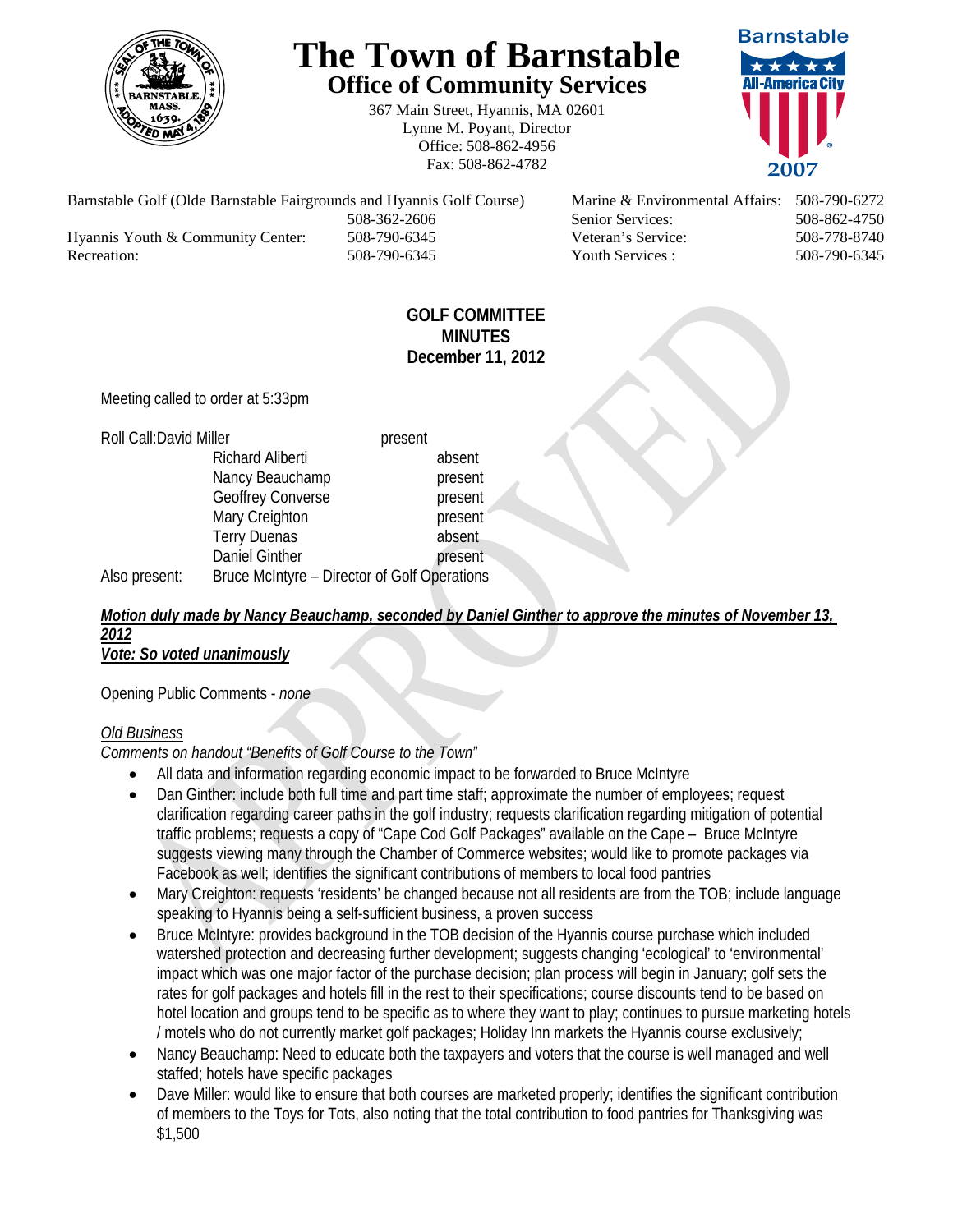## *Status of Outside Lighting at Hyannis Range*

- Update on NStar provided by Bruce McIntyre
- Project needs to move forward; to include lighting the practice green as well; would increase traffic to the restaurant as well; visibility from the road would increase more public participation
- Surveys: suggest polling current members which has not been done for some time; new member packets will include a survey
- Cost estimate required prior to commitment; committee could do a conservative estimate
- Bruce McIntyre will keep committee apprised of progress

### *Recap of Rate Meeting with Town Manager*

- Meeting was held Thursday, December 6, 2012
- Update provided by Bruce McIntyre: minor questions regarding junior golf; no negative comments; Finance Director, Mark Milne supportive of successful program; results due within a few weeks
- Refreshment / beverage carts: no discussion took place
- Review of licensing requirements, modification and implementation process
- Vendors to be invited to the January committee meeting; suggest inviting vendors to a committee meeting; need to ensure accurate and thorough information is shared; gather opinions; ensure all aspects of the potential program maintain a professional appearance

### \* Geoffrey converse arrives at 6:04pm

### *Timely Information on Web Page*

- Website updates not posted in a timely manner; information does not flow effectively; notifications include weather delays; tournaments; etc.; would like to see postings as effective as the HYCC
- Facebook provides instant notification
- Review of TOB website processes and the amount of information being posted throughout the town
- Golf department exploring other website options
- The potential for either a full time IT or marketing position
- Website to remain an active agenda item

### *Marketing Committee Report*

- Update provided by Geoff Converse and Dan Ginther; meeting took place on 12/10/12
- Potential ideas include: TOB championship tournament; expanding charity benefits; promote OBF as 'the best walk on Cape Cod"
- Discussion: fees at other courses; competing with private clubs; increase marketing; timing of tournaments;
- Combine the Scholarship and proposed TOB championship into one tournament with proceeds benefiting the scholarships; include non-member residents; all participants, even members pay a registration fee; provide a golf 'goodie bag'
- TOB is not permitted to provide golf prizes to a charitable organization
- Bring the events in, do not wait for them to approach
- Should develop a competitive price to draw more charitable tournaments; keep it local to increase community wide revenue
- Increase options in the off-season
- Continue conversation to January committee meeting
- Improvements needed at both courses: Restaurant, deck, cleanliness
- Floor plan at OBF should be reviewed